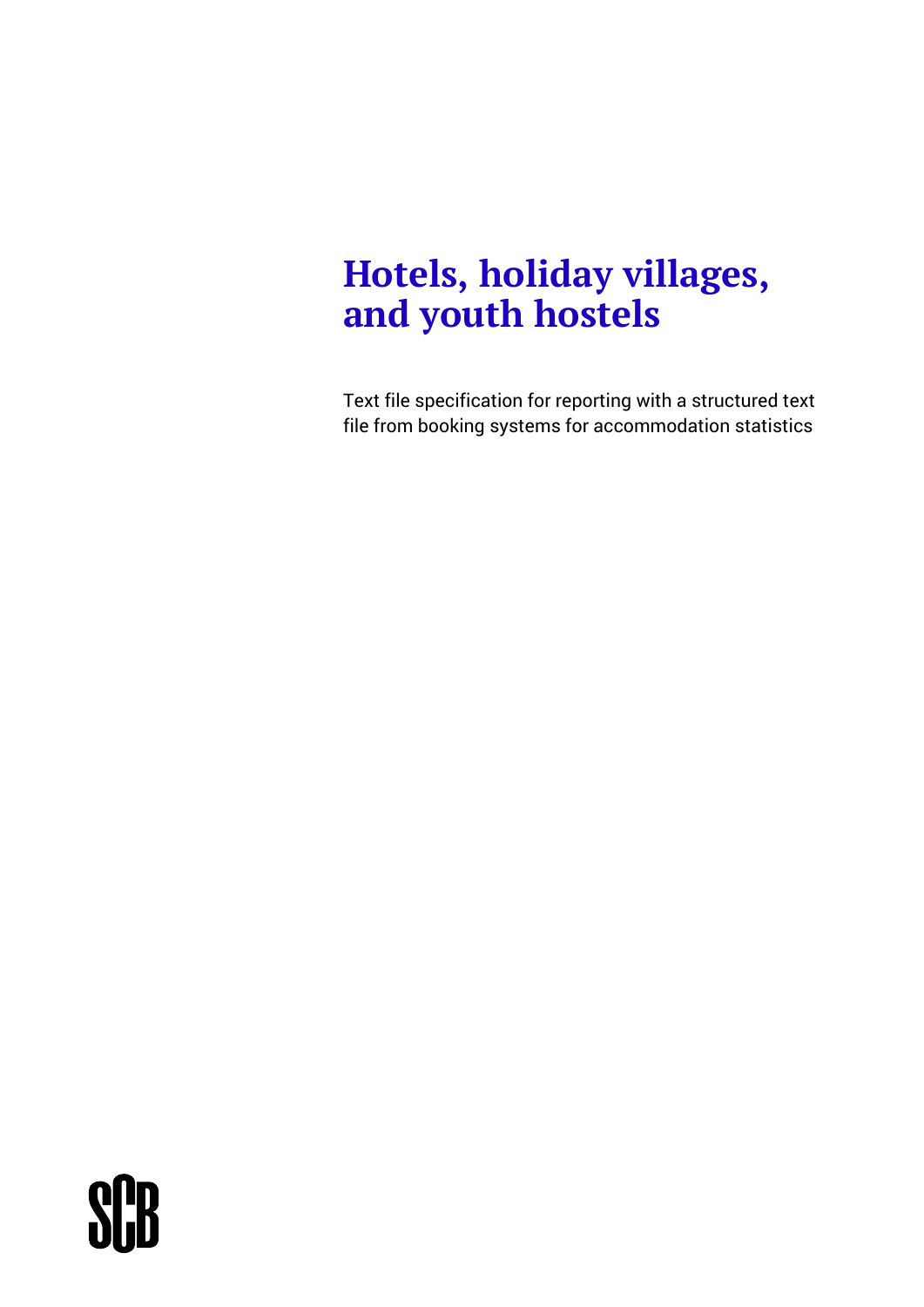| <b>Field name</b>                                  | <b>Field</b>   | Format      | Comments                                                                                                                                                                                                                                                                                                                                                                                                                                                                                          |
|----------------------------------------------------|----------------|-------------|---------------------------------------------------------------------------------------------------------------------------------------------------------------------------------------------------------------------------------------------------------------------------------------------------------------------------------------------------------------------------------------------------------------------------------------------------------------------------------------------------|
|                                                    | no.            |             |                                                                                                                                                                                                                                                                                                                                                                                                                                                                                                   |
| Date                                               | 1              | N           | Use the format YYYYMMDD, e.g. 20210101                                                                                                                                                                                                                                                                                                                                                                                                                                                            |
| Country of residence                               | $\overline{2}$ | $\mathbf T$ | The country in which the guest has lived for the past 12 months or<br>more. The country of residence may be different from the guest's<br>citizenship. Indicated using the international standard ISO 3166-<br>1:1997, for example FI, SE. Current list available at<br>www.scb.se/inkvartering                                                                                                                                                                                                   |
| Arrivals                                           | 3              | N           | Distributed per day and country of residence.<br>Can also be referred to as newly registered guests. Only count the<br>arrival of the guest. For example, if four people stay two nights, it<br>counts as four arrivals and eight overnight stays.                                                                                                                                                                                                                                                |
| Occupied rooms                                     | $\overline{4}$ | N           | Distributed per day.<br>A room is occupied when at least one person stays in the room<br>(this also applies to cottages). For youth hostels, any dormitories<br>should only be reported as occupied once per night, even if several<br>parties have booked a bed in the dormitory. Only report guests<br>visiting for business or leisure. Do not include rooms and cottages<br>that have been used for asylum accommodation, staff<br>accommodation, social services, owner bookings or similar. |
| Occupied beds                                      | 5              | ${\bf N}$   | Distributed per day and country of residence.<br>Defined as one overnight stay per person. Only report guests<br>visiting for business or leisure. Do not include beds that have been<br>used for asylum accommodation, staff accommodation, social<br>services, owner bookings or similar.                                                                                                                                                                                                       |
| Accommodation<br>revenue of occ.<br>rooms/cottages | 6              | $\mathbf N$ | Distributed per day.<br>Total for all occupied rooms/cottages, excluding VAT and<br>breakfast, according to account 3010, HR92. Report in whole<br>Swedish kronor (SEK).                                                                                                                                                                                                                                                                                                                          |
| Category of guest<br><b>Business traveller</b>     |                | ${\bf N}$   | Distributed per day.<br>Total number of rooms occupied by business travellers, guests who<br>pay standard rate or with business discounts, mainly on weekdays.                                                                                                                                                                                                                                                                                                                                    |
| Category of guest<br>Conference guest              | $\,8\,$        | ${\bf N}$   | Distributed per day.<br>Total number of rooms occupied by conference guests, guests who<br>pay conference rate, stay overnight and participate in a conference<br>held at the establishment.                                                                                                                                                                                                                                                                                                      |
| Category of guest<br>Groups                        | 9              | ${\bf N}$   | Distributed per day.<br>Total number of rooms occupied by groups, guests who pay group<br>rate, e.g. bus tours, senior trips, sports and interest groups.                                                                                                                                                                                                                                                                                                                                         |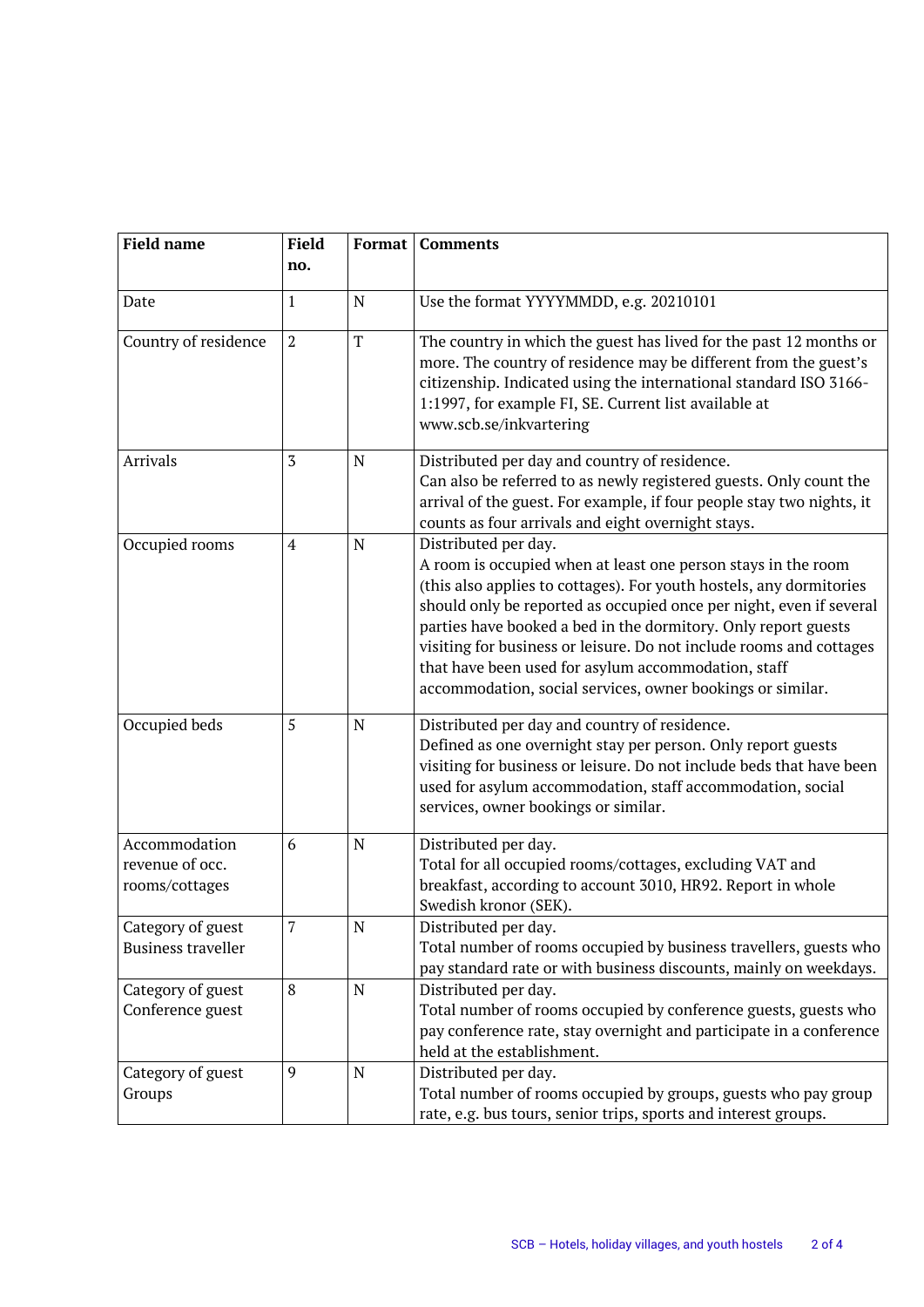| Category of guest<br>Leisure      | 10 | $\mathbf N$ | Distributed per day.<br>Total number of rooms occupied by leisure travellers, guests who<br>pay a discounted rate and travel mainly on weekends and during<br>the summer, or private individuals who pay standard rate and<br>often make up the majority of guests at tourist resorts, e.g. a ski<br>resort.                                                                                                                                                                 |
|-----------------------------------|----|-------------|------------------------------------------------------------------------------------------------------------------------------------------------------------------------------------------------------------------------------------------------------------------------------------------------------------------------------------------------------------------------------------------------------------------------------------------------------------------------------|
| Total physical<br>capacity Rooms  | 11 | N           | Distributed per month (this variable is repeated for each row in the<br>text file).<br>All rooms, including temporarily closed rooms and cottages. Keep<br>in mind that rooms and cottages that are temporarily closed due to<br>e.g. repair must be included in the total capacity. Rooms and<br>cottages that have been used for asylum accommodation, staff<br>accommodation, social services, owner bookings or similar should<br>not be included in the total capacity. |
| Total physical<br>capacity Beds   | 12 | N           | Distributed per month (this variable is repeated for each row in the<br>text file).<br>All beds, including beds in temporarily closed rooms and cottages<br>must be included in the total capacity. Beds that have been used<br>for asylum accommodation, staff accommodation, social services,<br>owner bookings or similar should not be included in the total<br>capacity.                                                                                                |
| Available capacity<br>Rooms       | 13 | N           | Distributed per day (this variable is repeated for the same day in<br>the text file).<br>The number of available rooms and cottages, i.e. excl. temporarily<br>closed rooms.                                                                                                                                                                                                                                                                                                 |
| Available capacity<br><b>Beds</b> | 14 | N           | Distributed per day (this variable is repeated for the same day in<br>the text file).<br>The number of available beds, i.e. excl. temporarily closed beds.                                                                                                                                                                                                                                                                                                                   |